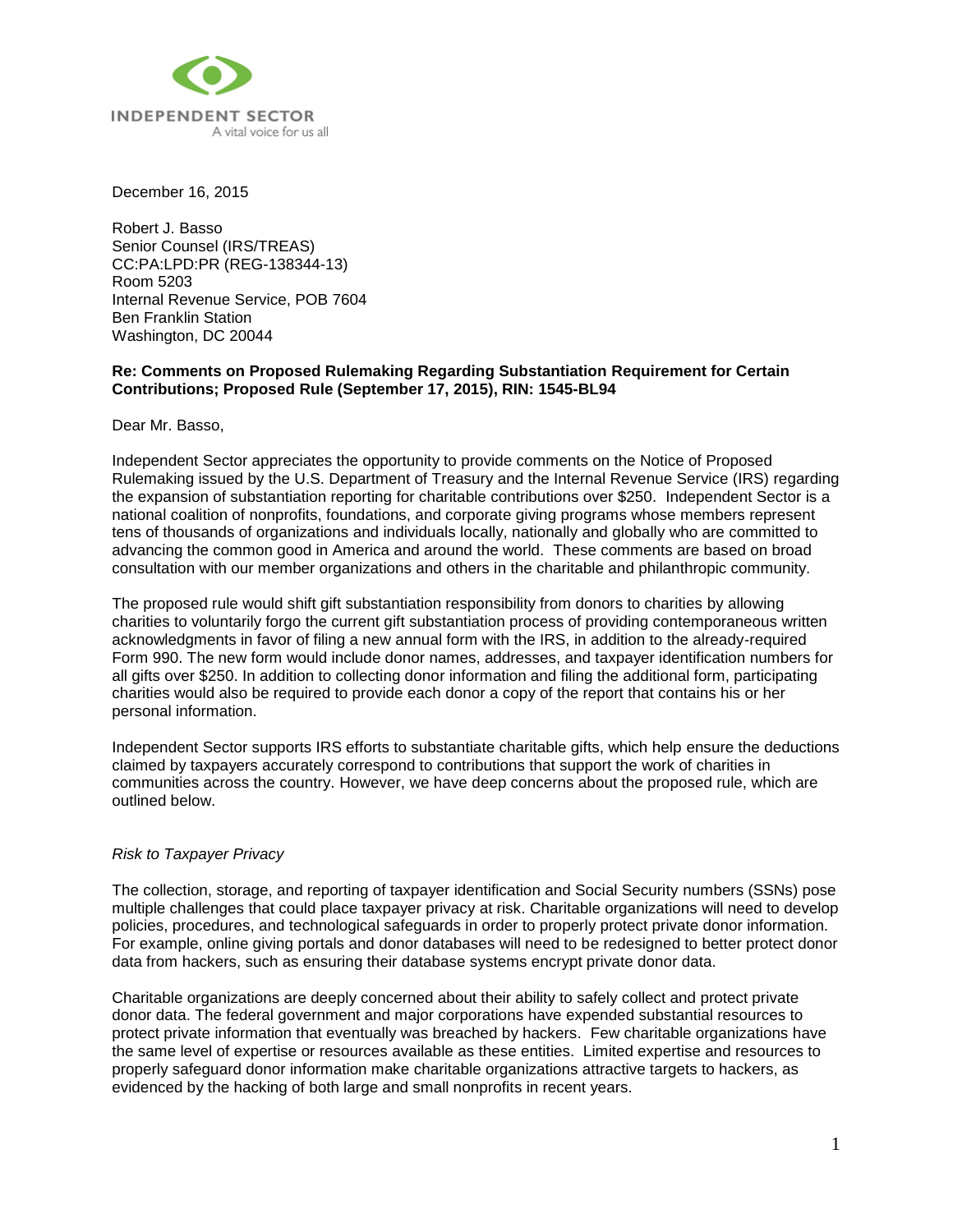In order to comply with the proposed rule, charitable organizations would have to communicate to prospective donors the need to collect the personal information required on the new form. To protect against identify theft, the IRS currently advises taxpayers against providing this very information to external parties unless absolutely necessary.<sup>1</sup> Likewise, many charitable organizations assure donors that taxpayer identification or Social Security numbers need not be provided in order to give. Current messages from both the IRS and charities, designed to protect taxpayer privacy, conflict with the new messaging that would be necessary for organizations to comply with the proposed rule.

The resulting donor confusion about when it is appropriate or necessary to provide this information to charities would throw open the door to widespread identity theft. Posing as a charity, criminals would simply need to cite the new reporting regime – presumably verifiable on the IRS' own website – as a legitimate reason to ask donors for their Social Security numbers. Even if no charitable organizations ultimately comply with the new rule, its mere existence increases the number of taxpayers at risk of falling victim to identity theft.

Reporting private taxpayer information presents an additional challenge for charities. On occasion, charitable organizations have included private taxpayer information in documents submitted to regulators that were later made public.<sup>2</sup> To better protect taxpayer privacy, the IRS has urged exempt organizations to refrain from including Social Security numbers or other private information on 990-series forms.<sup>3</sup> This proposal is likely to create confusion regarding the proper way to report private donor information, leading to additional instances of donor SSNs or taxpayer identification numbers being inappropriately included on federal or state regulatory forms and risking public disclosure unless that data is first redacted by regulators.

Each time a public charity is hacked or private donor data mistakenly is released on a Form 990, the American public loses trust in both nonprofit and government institutions' ability to safeguard their personal information. Encouraging over one million 501(c)(3) organizations with limited resources, technical expertise, and procedural safeguards to collect, store, and report Social Security numbers will turn charities into even more attractive targets for hackers and increase the likelihood private taxpayer information being compromised.

Further, a breach of taxpayer identification numbers or SSNs collected by a charitable organization may expose that charity to liability issues. Janet Kleinfelter, deputy attorney general of Tennessee and president of the National Association of State Charity Officials recently said that "as a regulator, I would look at that as a breach of fiduciary duty."

We are concerned that this proposed rule poses significant increased risk to taxpayer privacy while creating new liabilities for charitable organizations.

## *Decreased Charitable Giving*

 $\overline{a}$ 

In a 2007 Research Bulletin, the IRS stated that "current rules regarding the deductibility of charitable contributions already impose some burden on individual taxpayers, and ramping up documentation requirements might actually discourage bona fide contributions."<sup>4</sup>

<sup>&</sup>lt;sup>1</sup> "Taxpayer Guide to Identity Theft." Internal Revenue Service. [https://www.irs.gov/uac/Taxpayer-Guide-to-Identity-](https://www.irs.gov/uac/Taxpayer-Guide-to-Identity-Theft)[Theft.](https://www.irs.gov/uac/Taxpayer-Guide-to-Identity-Theft)

<sup>2</sup> Perry, Suzanne. "Activist Challenges IRS Over Release of Social-Security Numbers on Tax Forms." *Chronicle of Philanthropy*. July 15, 2014. [https://philanthropy.com/article/Activist-Challenges-IRS-Over/152853.](https://philanthropy.com/article/Activist-Challenges-IRS-Over/152853)

<sup>&</sup>lt;sup>3</sup> Ripperda, Tamera. "Message from the Director of Exempt Organizations: Priorities for the Year Ahead." Spoken Remarks at Representing and Managing Tax Exempt Organizations. Georgetown Law. April 23, 2015.

<sup>4</sup> Turk, Alex, Maryamm Muzikir, Marsha Bluemnthal, and Laura Kalambokidis. "Charitable Contributions in a Voluntary Compliance Income Tax System: Itemized Deductions versus Matching Subsidies." *The IRS Research Bulletin: Proceedings of the 20017 IRS Research Conference*. 2007. [https://www.irs.gov/pub/irs](https://www.irs.gov/pub/irs-soi/07resconfturk.pdf)[soi/07resconfturk.pdf.](https://www.irs.gov/pub/irs-soi/07resconfturk.pdf)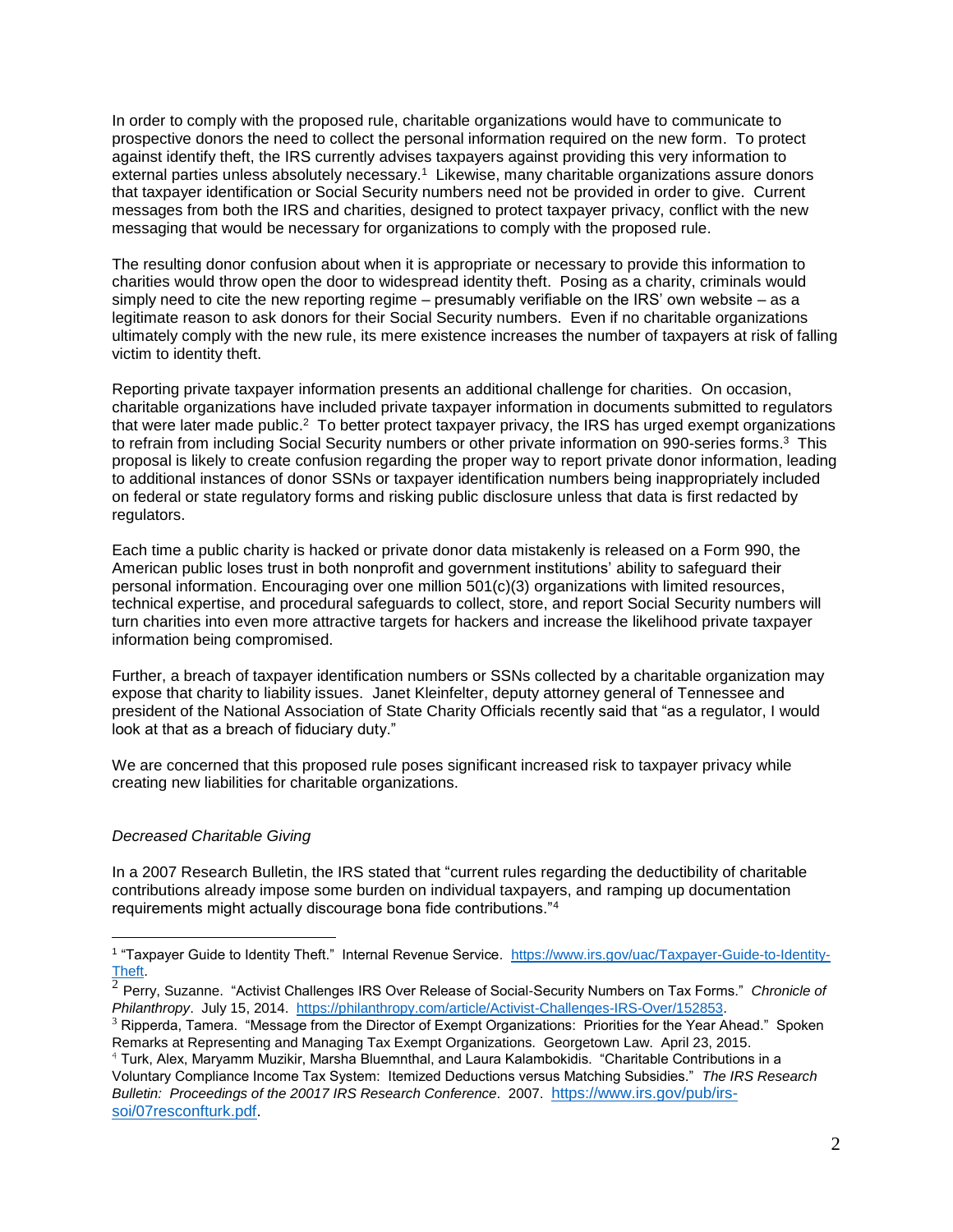Charitable organizations are concerned that including a request for Social Security numbers will deter some donors from giving. Donors concerned about privacy, or seeking any easy transaction, may prefer to give to an organization that does not request their SSN as a condition of giving, or give less than \$250 so as not to trigger the collection of their personal information.

The collection of taxpayer identification numbers also poses potential problems for charities that partner on fundraising campaigns with third parties, such as corporate partners or social media platforms. In most of these instances, the charities do not communicate directly with donors, and may find their fundraising partners unwilling to either collect private donor information or share that information with the charity. For example, employers that manage employee giving campaigns often do not provide charities with a list of individual donors, so they may be unlikely to disclose their employees' Social Security numbers. In these situations, charitable organizations would be forced to choose between revenue generated from a key partner and compliance with the proposed rule.

Charities are likely to be penalized for complying with the proposed rule through a reduction in revenue as donors begin to make charitable giving decisions based on this new reporting process rather than an organization's mission or impact.

## *Administrative Burden*

 $\overline{a}$ 

This proposal would impose significant administrative burdens on charitable organizations. The Government Accountability Office concluded in 2009 that "charities could incur substantial costs and burdens if they were required to file information returns with the IRS and taxpayers on the [contributions] they receive."<sup>5</sup> These burdens range from overhauling entire resource development strategies and communications to revising data management systems and developing internal procedures and technological safeguards to protect private donor data.

The February 28 deadline for filing the new, additional form – and sharing it with donors - creates another administrative burden. Currently, organizations are able to provide donors with contemporaneous written acknowledgments (CWA) as gifts are received throughout the year. This practice not only allows charities to spread the work across a longer timeline, it also allows them to use CWA communications to thank and inform donors immediately after receiving a gift – an industry best practice proven to increase donor retention. Requiring charities to provide donors a copy of the form during the narrow window between February 28 and April 15 is an additional burden that will shift resources away from delivering programs and services.

Finally, charities rely on donors for the accuracy of the taxpayer identification information they collect and report to the IRS. We are concerned that moving forward the IRS may adopt policies similar to rules governing university reporting of student self-reported data, which would result in charities being fined for filing inaccurate donor-reported data. In the alternative, the IRS could require charities to take extra steps to verify the accuracy of the data in the future, further increasing the administrative burden.<sup>6</sup>

By increases the administrative demands on charities, the proposed rule would redirect valuable resources away from advancing charitable missions and providing critical programs and services to communities.

<sup>&</sup>lt;sup>5</sup> "Tax Gap: Requiring Information Reporting for Charitable Cash Contributions May Not Be and Effective Way to Improve Compliance." U.S. Government Accountability Office Report to the U.S. Senate Committee on Finance. May, 2009. [http://www.gao.gov/assets/290/289664.pdf.](http://www.gao.gov/assets/290/289664.pdf)

<sup>&</sup>lt;sup>6</sup> "Colleges Receiving IRS Penalty Notices in Random Compliance Check." National Association of Independent Colleges and Universities. September 19, 2013. [https://www.naicu.edu/news\\_room/detail/colleges-receiving-irs](https://www.naicu.edu/news_room/detail/colleges-receiving-irs-penalty-notices-in-random-compliance-check)[penalty-notices-in-random-compliance-check.](https://www.naicu.edu/news_room/detail/colleges-receiving-irs-penalty-notices-in-random-compliance-check)